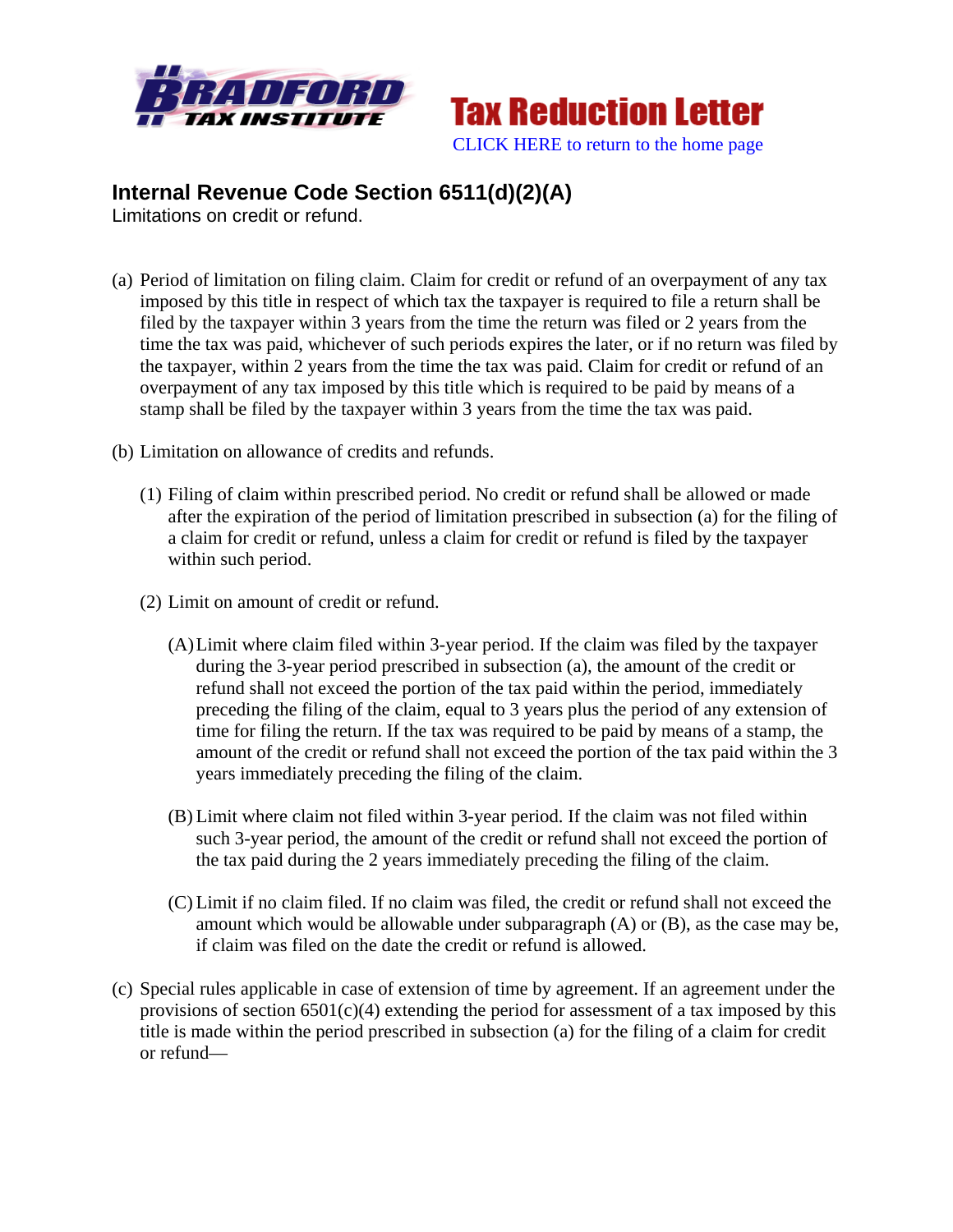- (1) Time for filing claim. The period for filing claim for credit or refund or for making credit or refund if no claim is filed, provided in subsections (a) and  $(b)(1)$ , shall not expire prior to 6 months after the expiration of the period within which an assessment may be made pursuant to the agreement or any extension thereof under section  $6501(c)(4)$ .
- (2) Limit on amount. If a claim is filed, or a credit or refund is allowed when no claim was filed, after the execution of the agreement and within 6 months after the expiration of the period within which an assessment may be made pursuant to the agreement or any extension thereof, the amount of the credit or refund shall not exceed the portion of the tax paid after the execution of the agreement and before the filing of the claim or the making of the credit or refund, as the case may be, plus the portion of the tax paid within the period which would be applicable under subsection (b)(2) if a claim had been filed on the date the agreement was executed.
- (3) Claims not subject to special rule. This subsection shall not apply in the case of a claim filed, or credit or refund allowed if no claim is filed, either—
	- (A)prior to the execution of the agreement or
	- (B) more than 6 months after the expiration of the period within which an assessment may be made pursuant to the agreement or any extension thereof.
- (d) Special rules applicable to income taxes.
	- (1) Seven-year period of limitation with respect to bad debts and worthless securities. If the claim for credit or refund relates to an overpayment of tax imposed by subtitle A on account of—
		- (A)The deductibility by the taxpayer, under section 166 or section 832(c), of a debt as a debt which became worthless, or, under section  $165(g)$ , of a loss from worthlessness of a security, or
		- (B) The effect that the deductibility of a debt or loss described in subparagraph (A) has on the application to the taxpayer of a carryover,

in lieu of the 3-year period of limitation prescribed in subsection (a), the period shall be 7 years from the date prescribed by law for filing the return for the year with respect to which the claim is made. If the claim for credit or refund relates to an overpayment on account of the effect that the deductibility of such a debt or loss has on the application to the taxpayer of a carryback, the period shall be either 7 years from the date prescribed by law for filing the return for the year of the net operating loss which results in such carryback or the period prescribed in paragraph (2) of this subsection, whichever expires the later. In the case of a claim described in this paragraph the amount of the credit or refund may exceed the portion of the tax paid within the period prescribed in subsection  $(b)(2)$  or  $(c)$ , whichever is applicable, to the extent of the amount of the overpayment attributable to the deductibility of items described in this paragraph.

(2) Special period of limitation with respect to net operating loss or capital loss carrybacks.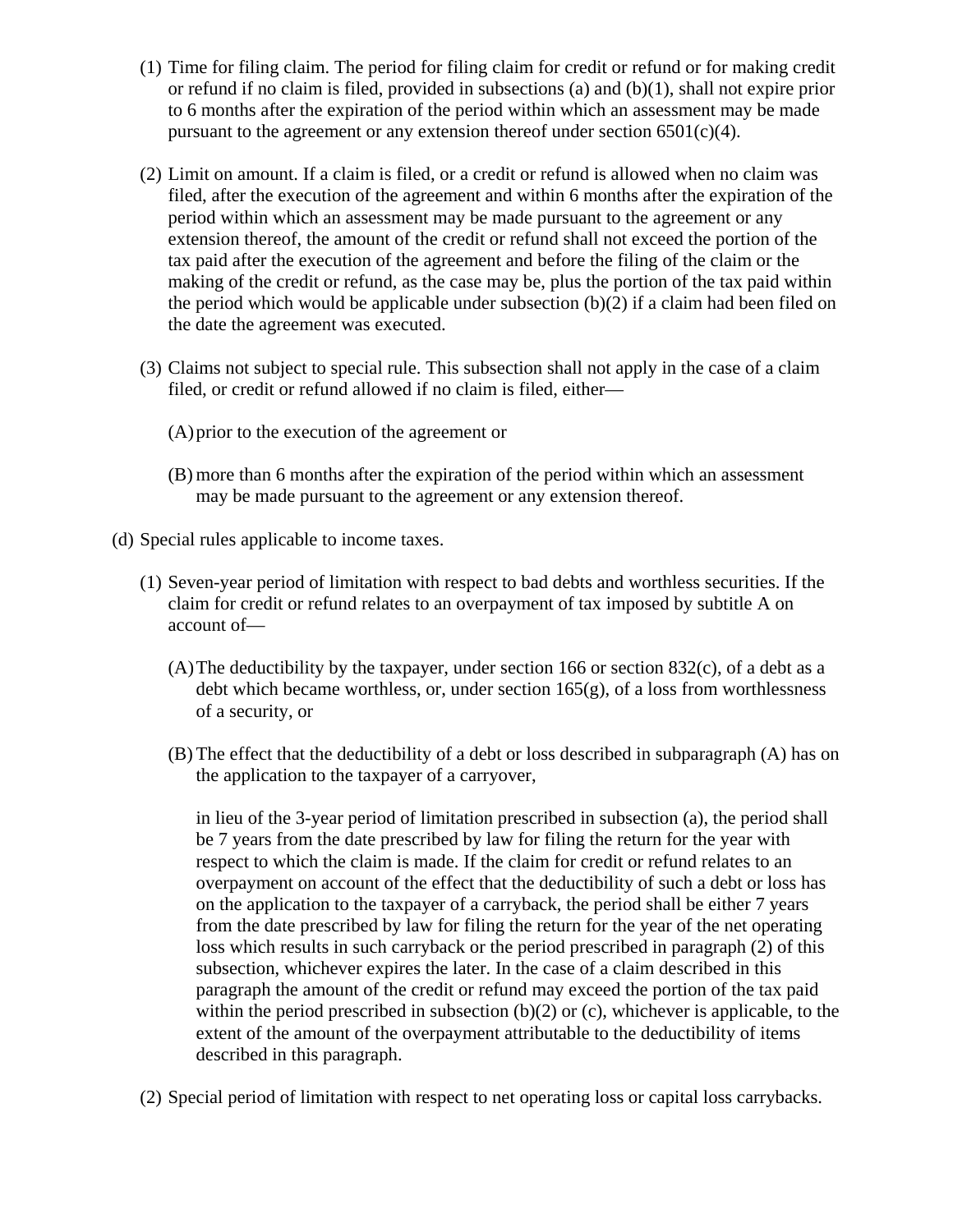

(A)Period of limitation. If the claim for credit or refund relates to an overpayment attributable to a net operating loss carryback or a capital loss carryback, in lieu of the 3-year period of limitation prescribed in subsection (a), the period shall be that period which ends 3 years after the time prescribed by law for filing the return (including extensions thereof) for the taxable year of the net operating loss or net capital loss which results in such carryback, or the period prescribed in subsection (c) in respect of such taxable year, whichever expires later. In the case of such a claim, the amount of the credit or refund may exceed the portion of the tax paid within the period provided in subsection  $(b)(2)$  or  $(c)$ , whichever is applicable to the extent of the amount of the overpayment attributable to such carryback.

## (B) Applicable rules.

- (i) In general. If the allowance of a credit or refund of an overpayment of tax attributable to a net operating loss carryback or a capital loss carryback is otherwise prevented by the operation of any law or rule of law other than section 7122 (relating to compromises), such credit or refund may be allowed or made, if claim therefor is filed within the period provided in subparagraph (A) of this paragraph.
- (ii) Tentative carryback adjustments. If the allowance of an application, credit, or refund of a decrease in tax determined under section 6411(b) is otherwise prevented by the operation of any law or rule of law other than section 7122, such application, credit, or refund may be allowed or made if application for a tentative carryback adjustment is made within the period provided in section 6411(a).
- (iii)Determinations by courts to be conclusive. In the case of any such claim for credit or refund or any such application for a tentative carryback adjustment, the determination by any court, including the Tax Court, in any proceeding in which the decision of the court has become final, shall be conclusive except with respect to—
	- (I) the net operating loss deduction and the effect of such deduction, and
	- (II) the determination of a short-term capital loss and the effect of such short-term capital loss, to the extent that such deduction or short-term capital loss is affected by a carryback which was not an issue in such proceeding.
- (3) Special rules relating to foreign tax credit.
	- (A)Special period of limitation with respect to foreign taxes paid or accrued. If the claim for credit or refund relates to an overpayment attributable to any taxes paid or accrued to any foreign country or to any possession of the United States for which credit is allowed against the tax imposed by subtitle A in accordance with the provisions of section 901 or the provisions of any treaty to which the United States is a party, in lieu of the 3-year period of limitation prescribed in subsection (a), the period shall be 10 years from the date prescribed by law for filing the return for the year in which such taxes were actually paid or accrued.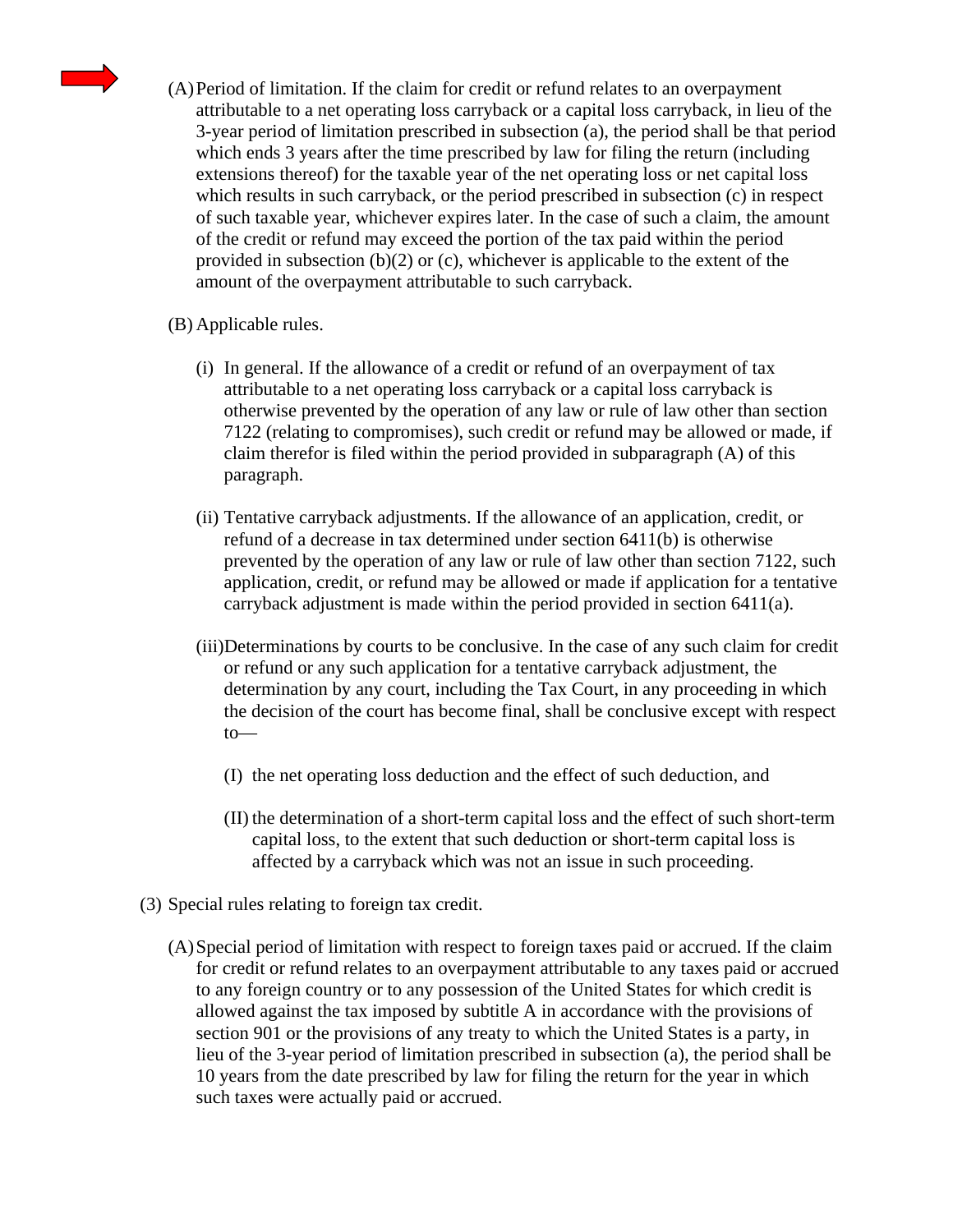- (B) Exception in the case of foreign taxes paid or accrued. In the case of a claim described in subparagraph (A), the amount of the credit or refund may exceed the portion of the tax paid within the period provided in subsection (b) or (c), whichever is applicable, to the extent of the amount of the overpayment attributable to the allowance of a credit for the taxes described in subparagraph (A).
- (4) Special period of limitation with respect to certain credit carrybacks.
	- (A)Period of limitation. If the claim for credit or refund relates to an overpayment attributable to a credit carryback, in lieu of the 3-year period of limitation prescribed in subsection (a), the period shall be that period which ends 3 years after the time prescribed by law for filing the return (including extensions thereof) for the taxable year of the unused credit which results in such carryback (or, with respect to any portion of a credit carryback from a taxable year attributable to a net operating loss carryback, capital loss carryback, or other credit carryback from a subsequent taxable year, the period shall be that period which ends 3 years after the time prescribed by law for filing the return, including extensions thereof, for such subsequent taxable year) or the period prescribed in subsection (c) in respect of such taxable year, whichever expires later. In the case of such a claim, the amount of the credit or refund may exceed the portion of the tax paid within the period provided in subsection (b)(2) or (c), whichever is applicable, to the extent of the amount of the overpayment attributable to such carryback.
	- (B) Applicable rules. If the allowance of a credit or refund of an overpayment of tax attributable to a credit carryback is otherwise prevented by the operation of any law or rule of law other than section 7122, relating to compromises, such credit or refund may be allowed or made, if claim therefor is filed within the period provided in subparagraph (A) of this paragraph. In the case of any such claim for credit or refund, the determination by any court, including the Tax Court, in any proceeding in which the decision of the court has become final, shall not be conclusive with respect to any credit, and the effect of such credit, to the extent that such credit is affected by a credit carryback which was not in issue in such proceeding.
	- (C) Credit carryback defined. For purposes of this paragraph, the term "credit carryback" means any business carryback under section 39.
- (5) Special period of limitation with respect to self-employment tax in certain cases. If the claim for credit or refund relates to an overpayment of the tax imposed by chapter 2 (relating to the tax on self-employment income) attributable to an agreement, or modification of an agreement, made pursuant to section 218 of the Social Security Act (relating to coverage of State and local employees), and if the allowance of a credit or refund of such overpayment is otherwise prevented by the operation of any law or rule of law other than section 7122 (relating to compromises), such credit or refund may be allowed or made if claim therefor is filed on or before the last day of the second year after the calendar year in which such agreement (or modification) is agreed to by the State and the Commissioner of Social Security.